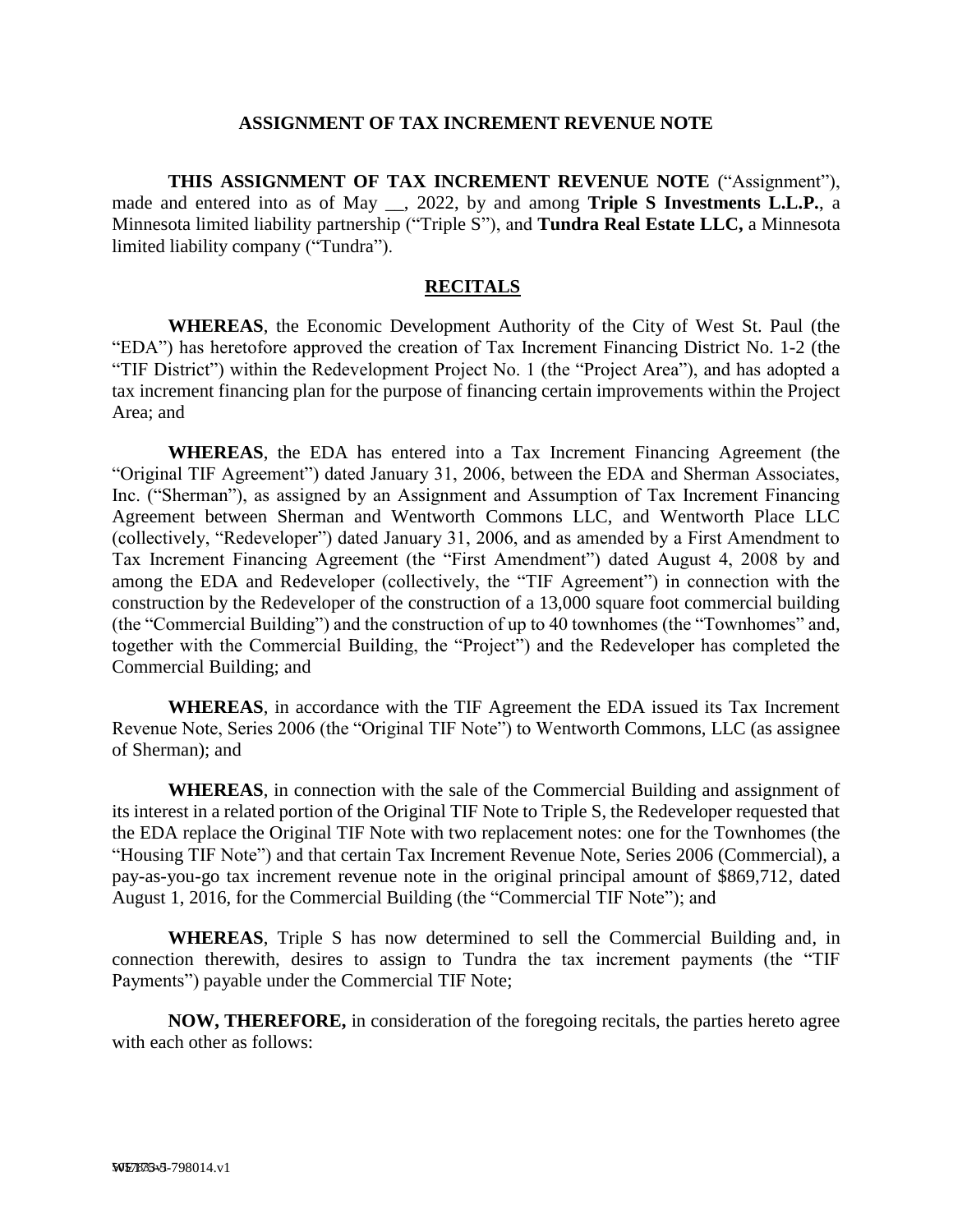1. **Assignment**. Triple S does hereby assign and convey to Tundra, all of Triple S's right, title and interest in and to the Commercial TIF Note. This assignment constitutes a perfected, absolute, irrevocable and present assignment.

2. **Continuing Authorization to and Indemnification of EDA**. Triple S hereby absolutely and irrevocably authorizes the EDA to make the TIF Payments directly to Tundra. Triple S releases any right, title, interest or claim to the Commercial TIF Note or the TIF Payments. Triple S hereby indemnifies and holds the EDA harmless from and against any claims or liabilities arising or purporting to arise from the EDA's performance of its obligations under the Commercial TIF Note. To the extent any TIF Payments are paid to Tundra or its permitted assigns, Triple S agrees that the EDA shall have no further liability to Triple S for the same. The sole receipt by Tundra or its permitted assigns of any sum paid by the EDA shall discharge and release the EDA from that portion of any amount owed by the EDA. The EDA is intended to be, and is, a third party beneficiary of this Section 2 of the Assignment.

3. **Tundra Acknowledgement**. Tundra hereby acknowledges that the Commercial TIF Note is a special, limited revenue obligation and not a general obligation of the EDA and is payable by the EDA only from the sources and subject to the qualifications stated or referenced therein. Neither the full faith and credit nor the taxing powers of the EDA are pledged to the payment of the principal of or interest on the Commercial TIF Note and no property or other asset of the EDA, save and except the Available Tax Increment (as defined in the Commercial TIF Note), is or shall be a source of payment of the EDA's obligations under the Commercial TIF Note. Tundra acknowledges that the EDA's consent provided hereto is subject to receipt by the EDA of Tundra's Acknowledgment and Receipt for TIF Note.

4. **Notices**. Any notice required or permitted hereunder shall be in writing and shall be given when personally delivered to an officer of Tundra or of the EDA or when mailed, certified mail, postage prepaid, to the applicable address:

| If to the EDA: | Economic Development Authority of West St.<br>Paul<br>Attn: Executive Director<br>1616 Humboldt Avenue<br>West St. Paul, Minnesota 55118-3905 |
|----------------|-----------------------------------------------------------------------------------------------------------------------------------------------|
| If to Tundra:  | Tundra Real Estate LLC<br>Attn:                                                                                                               |

Any party may by proper notice hereunder change its said address.

5. **Binding**. This Agreement shall be binding upon and shall inure to the benefit of the parties hereto and their respective successors and assigns.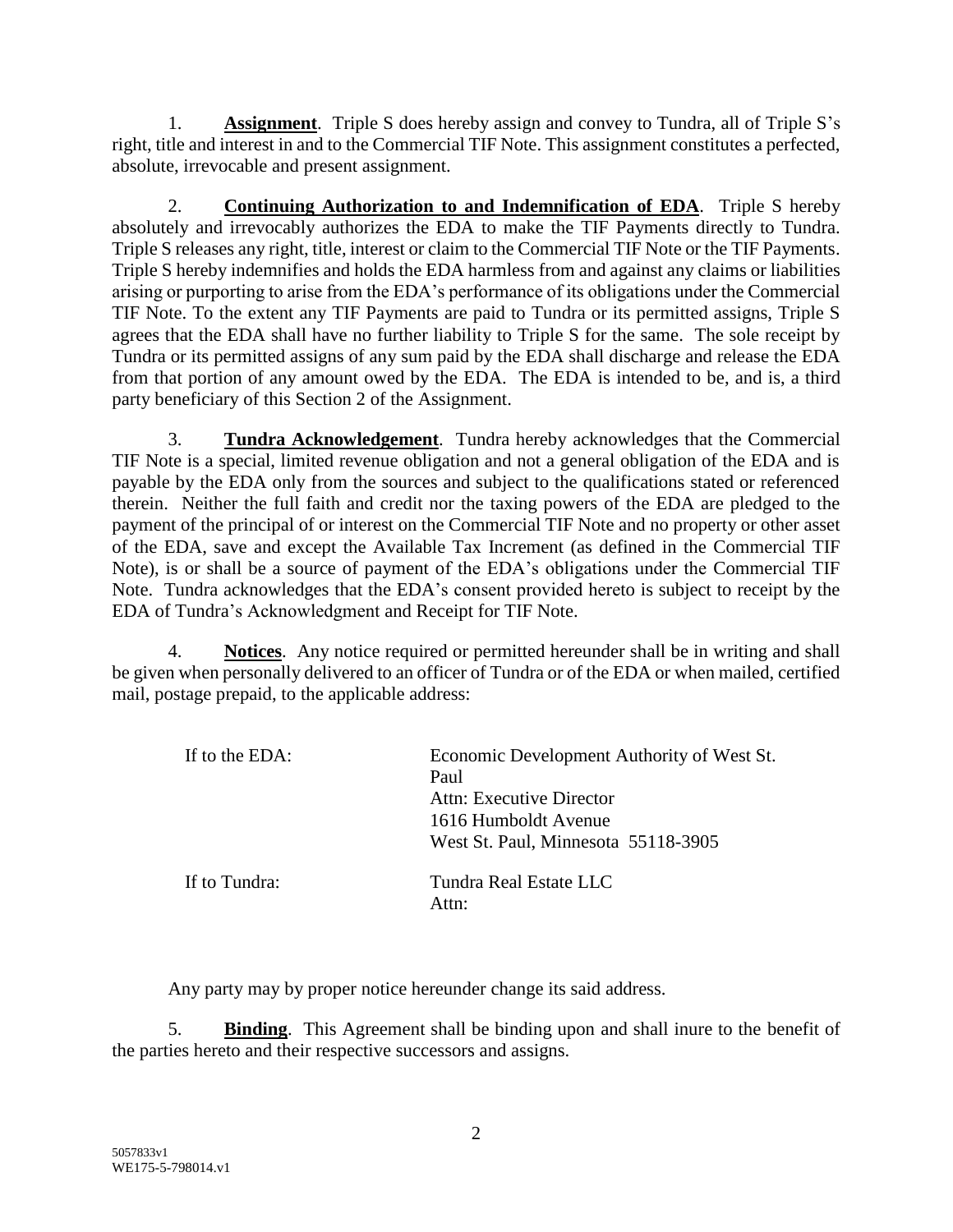6. **Counterparts: Minnesota Law**. This Assignment shall be governed by the laws of the State of Minnesota and may be executed in counterparts, each of which shall constitute an original thereof.

7. **Electronic Signatures**. The electronic signature of any party to this instrument shall be as valid as an original signature of such party. For purposes hereof, (i) "electronic signature" means (a) a manually signed original signature that is then transmitted by electronic means or (b) a signature obtained through DocuSign or Adobe or a similarly digitally auditable signature gathering process; and (ii) "transmitted by electronic means" means sent in the form of a facsimile or sent via the internet as a portable document format ("pdf") or other replicating image attached to an electronic mail or internet message.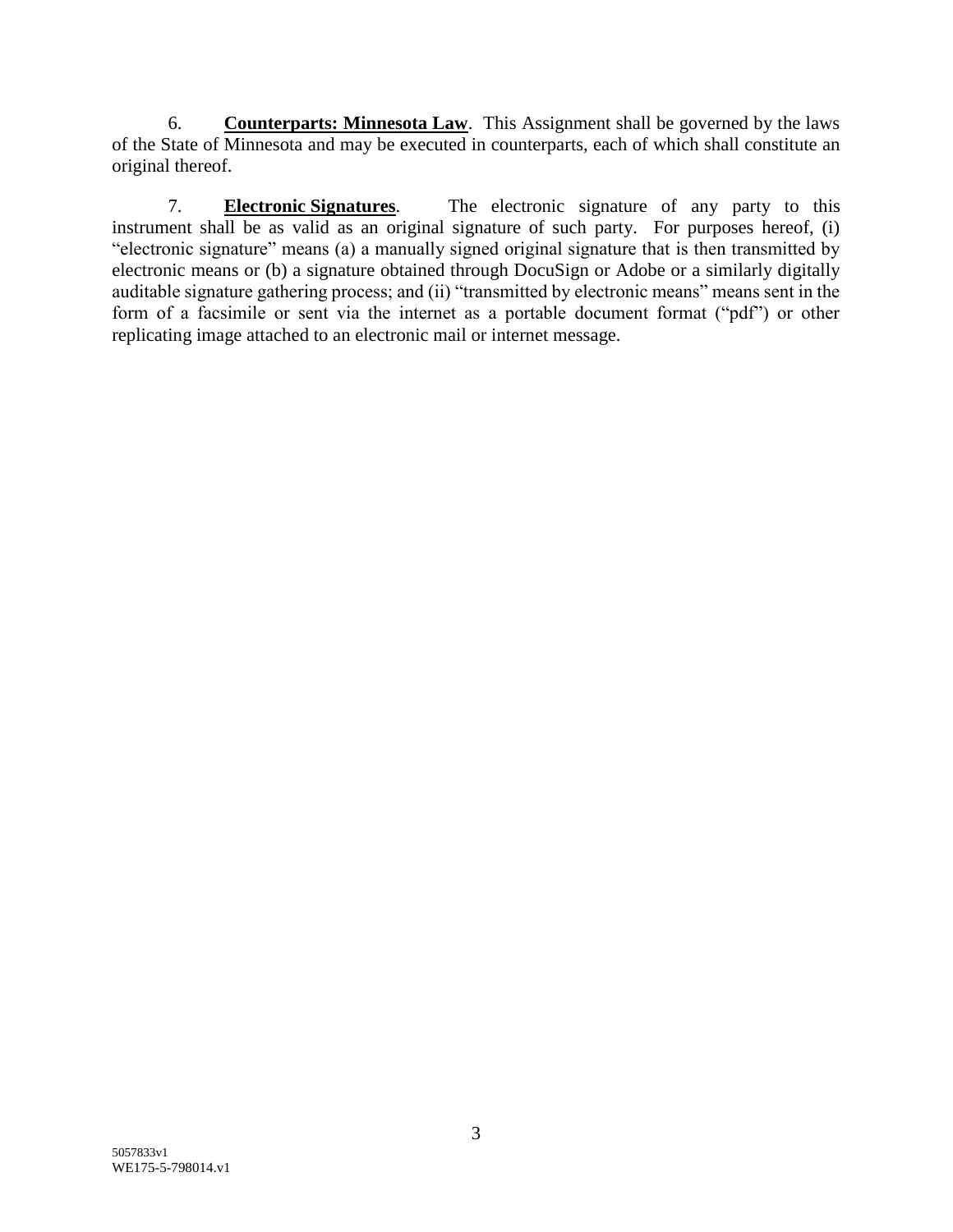**IN WITNESS WHEREOF,** the parties have executed this Assignment as of the day and year first above written.

> **TRIPLE S INVESTMENTS L.L.P.**, a Minnesota limited liability partnership

> By: \_\_\_\_\_\_\_\_\_\_\_\_\_\_\_\_\_\_\_\_\_\_\_\_\_\_\_\_\_\_\_\_\_\_\_

Name: \_\_\_\_\_\_\_\_\_\_\_\_\_\_\_\_\_\_\_\_\_\_\_\_\_\_\_\_\_\_\_\_\_

 $Its: \_$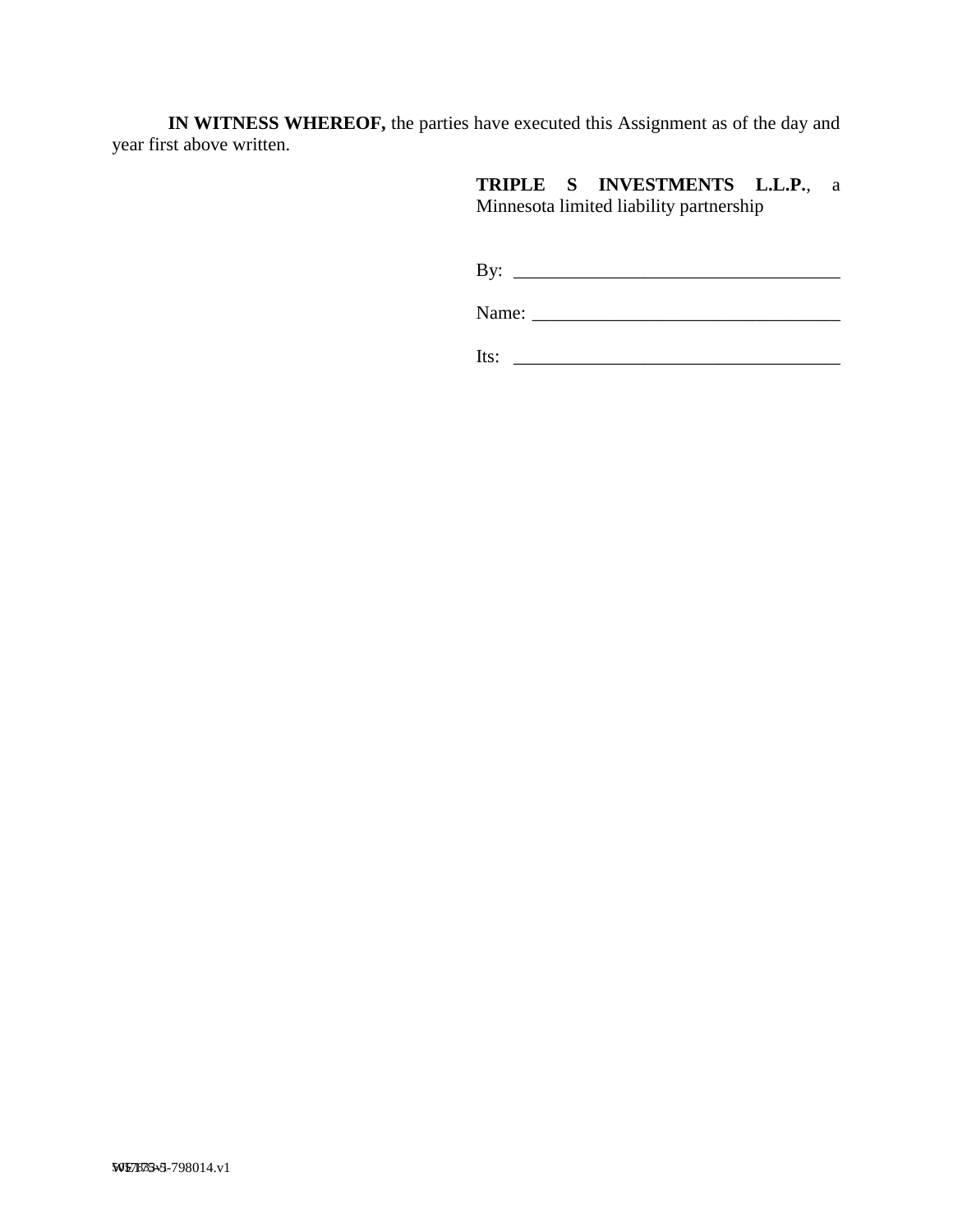# **TUNDRA REAL ESTATE LLC,** a Minnesota limited liability company

By:

Name:

Title:

[Signature page to Assignment of Tax Increment Revenue Note]